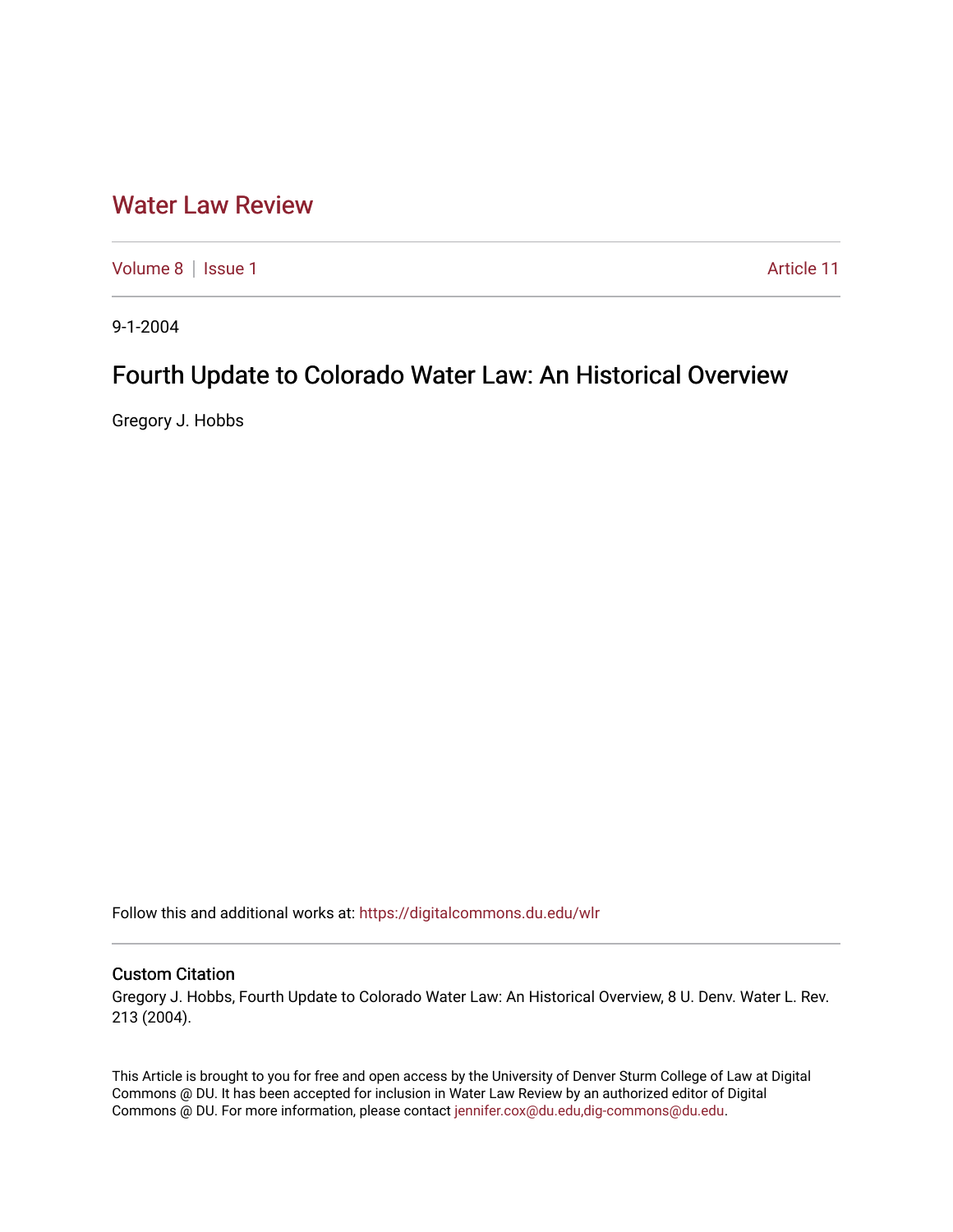# **FOURTH UPDATE TO COLORADO WATER LAW: AN HISTORICAL OVERVIEW**

### THE HONORABLE GREGORYJ. HOBBS, JR.

To provide our readers with the most up-to-date water law information, the editors periodically include updates of works previously published in the *Water Law Review.* The following is the fourth update to *Colorado Water Law: An Historical Overview, Appendix-Colorado Water Law: A Synopsis of Statutes and Case Law,'* selected by the Honorable Gregory J. Hobbs, Jr.

#### Simpson v. Bijou Irrigation **Co.**

"As a result of the **[1969]** Act's stated policy of conjunctive use, wells were required to be integrated into the priority system, although unadjudicated wells in existence prior to **1969** were allowed to continue. The Act nevertheless encouraged the adjudication of existing wells **by** allowing well owners who filed an application by July **1, 1971,** to receive a water decree with a priority dating back to their original appropriation date.

The **1969** Act also introduced the concept of augmentation plans into the water law adjudication and administration scheme. Augmentation plans were the primary means provided **by** the Act for integrating groundwater into the state priority system.... **"**

Simpson v. Bijou Irrigation Co., 69 P.3d 50, 60 (Colo. 2003) (citations and footnotes omitted).

"In response to the large number of augmentation plan applications which had been filed, in 1974 the General Assembly vested the State Engineer with the authority to grant temporary approval of augmentation plans. Significantly, however, a precondition to even temporary approval by the State Engineer was that the water user had an augmentation plan application pending in water court.

<sup>1.</sup> Gregory J. Hobbs, Jr., *Colorado Water Law: An Historical Overview, 1* U. DENy. WATER L. REV. 1, 27 (1997). The first update to Justice Hobbs' article appears at 2 **U. DENV.** WATER L. REv. 223 (1999); the second update is at 4 U. DENV. WATER L. REv. 111 (2000); and the third update is at 6 U. **DENV.** WATER L. REv. 116 (2002).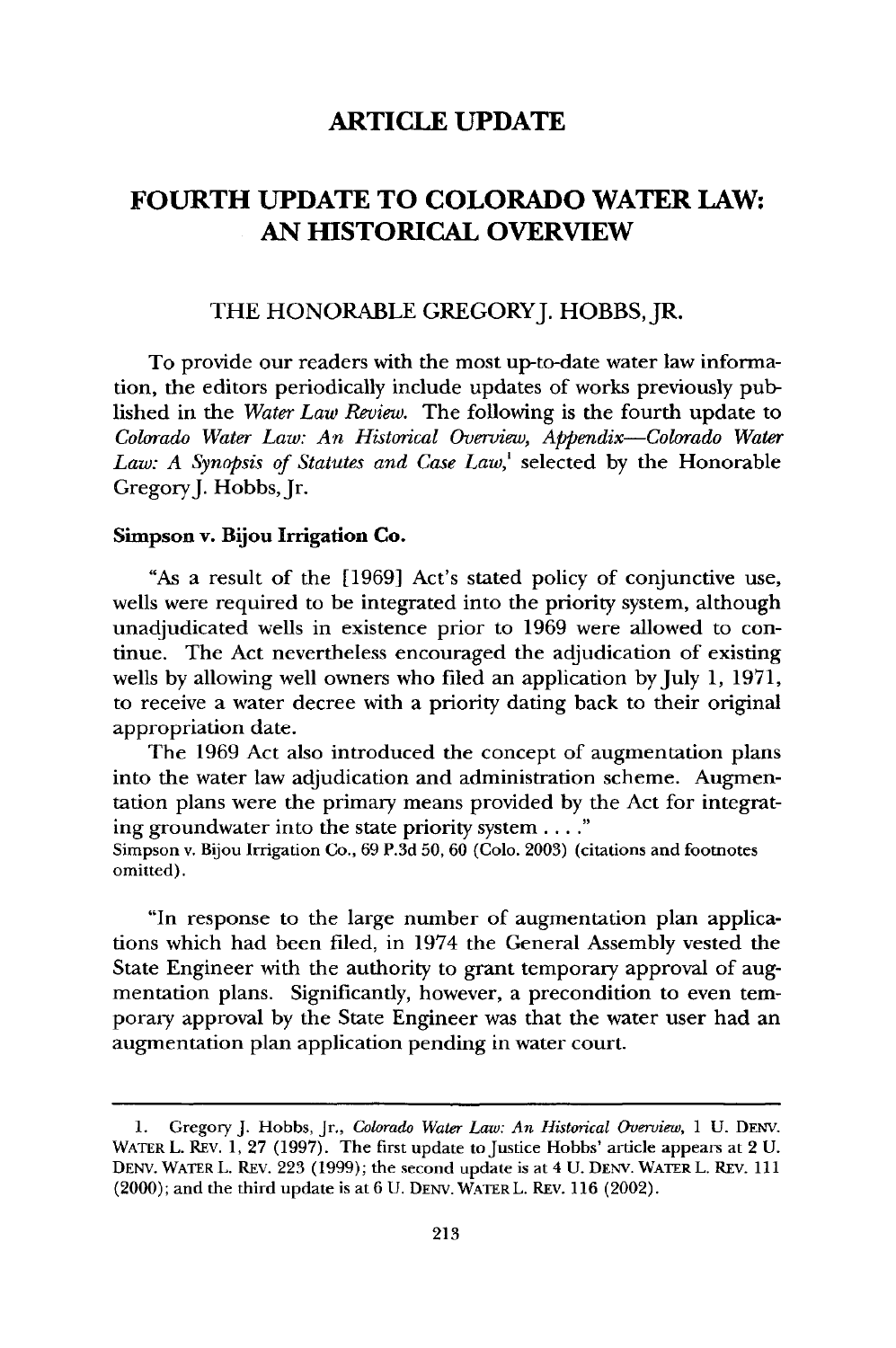In an effort to address the concern expressed by this court about the constitutionality of the 1974 amendments in *Kelly Ranch v. Southeastern Colorado Water Conservancy District,* however, the General Assembly in 1977 repealed the State Engineer's authority to approve temporary augmentation plans. Before passage of the 1977 Act, the legislature considered, but rejected, an alternative bill that would have retained the State Engineer's temporary augmentation plan approval authority while adding additional notice provisions to cure the perceived procedural shortcomings of the statute. The rejection of the alternate bill was at least partially motivated by concern over the potential overlap of administrative and adjudicative functions it would have created in the State Engineer."

*Id.* at 61 (citations and footnotes omitted).

"In response to this court's holding in *Empire Lodge* and in order to 'establish some additional authority for the state engineer to approve substitute water supply plans,' section  $37-92-308(1)(a)$ , the General Assembly in 2002 enacted section 37-92-308, 10 C.R.S. (2002). [T]he statute provides that 'the state engineer is authorized to review and approve substitute water supply plans that allow out-of-priority diversions only under the circumstances and pursuant to the procedures set forth in this section.' § 37-92-308(2). The statute then sets out four limited circumstances under which the State Engineer may grant temporary approval of substitute supply plans:

(1) If an applicant had a substitute supply plan approved prior to January 1, 2002, the State Engineer may approve one additional year of use. After that year, applicants are required to seek an augmentation plan decree from the water court.

(2) If an applicant has filed an application with the water court for approval of an augmentation plan upon which the court has not yet ruled, the State Engineer, after providing sufficient notice to other water users and making a finding of no injury, can temporarily approve the augmentation plan for up to one year. This approval is annually renewable for up to three years, with a showing of justifiable delay necessary for extensions beyond three years.

(3) If an applicant's use will not exceed five years, the State Engineer, after providing sufficient notice to other users and making a determination of no injury, may approve the plan annually for up to a total of five years.

(4) If the State Engineer determines that an emergency situation exists and has made a finding of no injury, he may grant temporary approval of a substitute supply plan for up to ninety days.

This review of legislative history convinces us of the General Assembly's intent to consign the matter of approving ongoing out-ofpriority groundwater diversions using replacement water exclusively to the water courts. In 1969 and again in 1977 when it repealed the State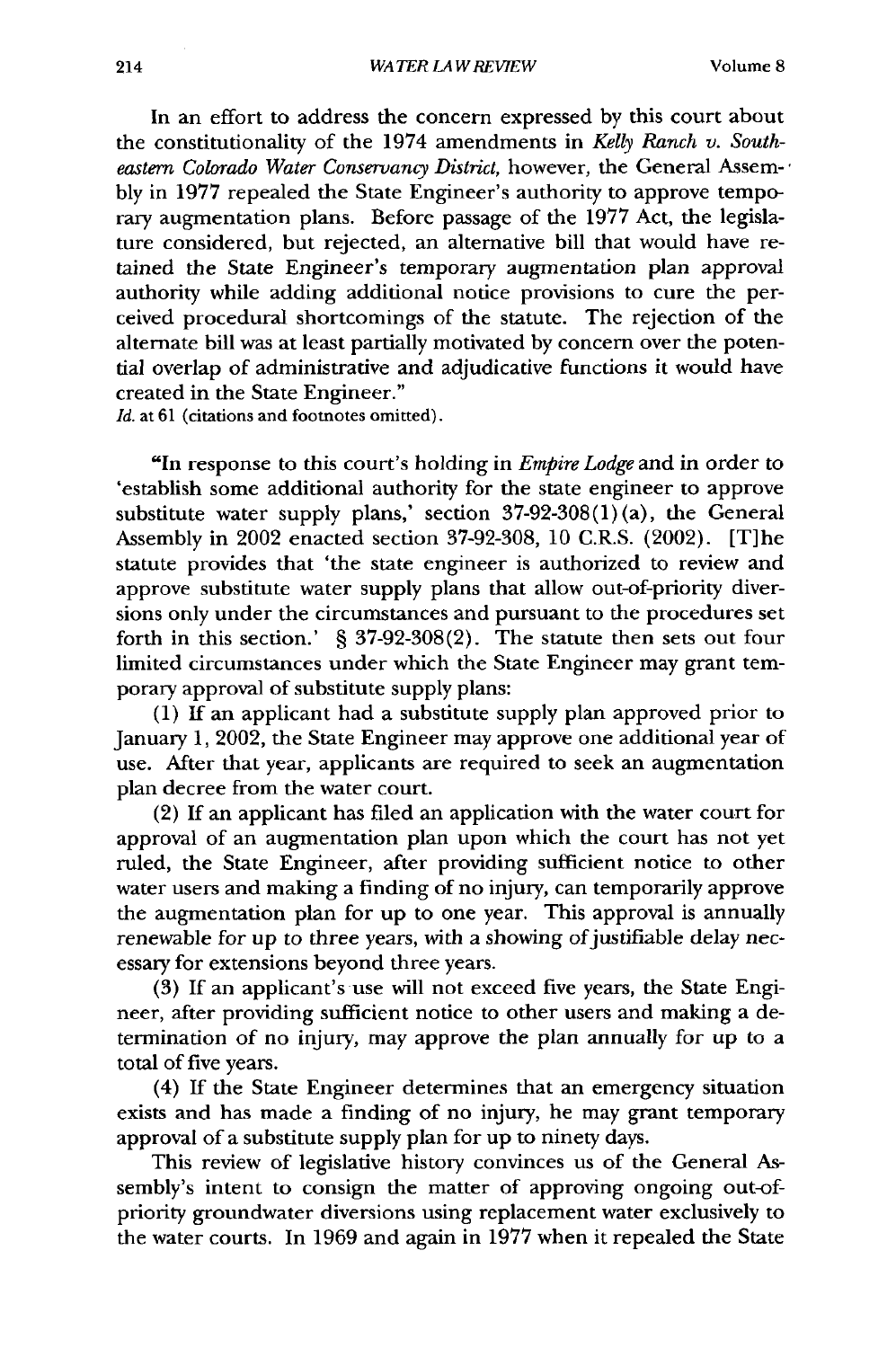Engineer's short-lived temporary augmentation plan approval authority, the General Assembly rejected the idea of granting the State Engineer such approval power due to concern over overlapping administrative and judicial authority and the inordinate amount of power this would have vested in the State Engineer. Even when the State Engineer was given temporary approval authority during the period between 1974 and 1977, that approval was conditioned upon the water user having filed an augmentation plan application in water court. Those bills which were enacted into law in 1969 and 1977 evidence a steadfast legislative intent to make augmentation plan approval an adjudicatory function of the water courts as opposed to an administrative task of the State Engineer.

Any lingering doubt as to this intent was conclusively put to rest with the enactment in 2002 of section 37-92-308, 10 C.R.S. (2002), which unambiguously provides that it is the province of the water courts to approve and decree augmentation plans, except in the four limited circumstances set out in subsections  $(3)$ ,  $(4)$ ,  $(5)$ , and  $(7)$  of the statute, which allow the State Engineer to grant temporary substitute supply plan approval pursuant to the express provisions of those subsections.'

*Id.* at 62-63 (citations and footnotes omitted).

"We affirm the trial court's ruling voiding the proposed 2002 South Platte River basin rules to the extent those rules provide for State Engineer approval of 'replacement plans' allowing the out-of-priority diversion of groundwater in the absence of any provision requiring that an application for an augmentation plan be filed with the water court. We hold that the State Engineer can only grant temporary approval of augmentation plans pursuant to the four narrowly circumscribed situations set forth in sections 37-92-308(3), (4), (5), and (7), 10 C.R.S. (2002).

We reverse the trial court's ruling that the State Engineer is without authority to promulgate rules to enforce the terms of the South Platte River Compact pursuant to section 37-80-104. We disagree with the trial court's conclusion that the compact is self-executing, holding instead that due to increased well pumping and the advent of maximum utilization of the waters of the state, simple priority administration as provided for in the compact is insufficient to ensure compact compliance. In exercising his compact rule power, however, the State Engineer is constrained by all statutory restrictions imposed on his water rule power, including those set forth in section 37-92-308, 10 C.R.S. (2002).

Finally, we affirm the trial court's holding that State Engineer promulgated rules and regulations may not take effect until protests have been judicially heard and resolved pursuant to the procedures provided in sections 37-92-501(3) and 37-92-304, **10** C.R.S. (2002). We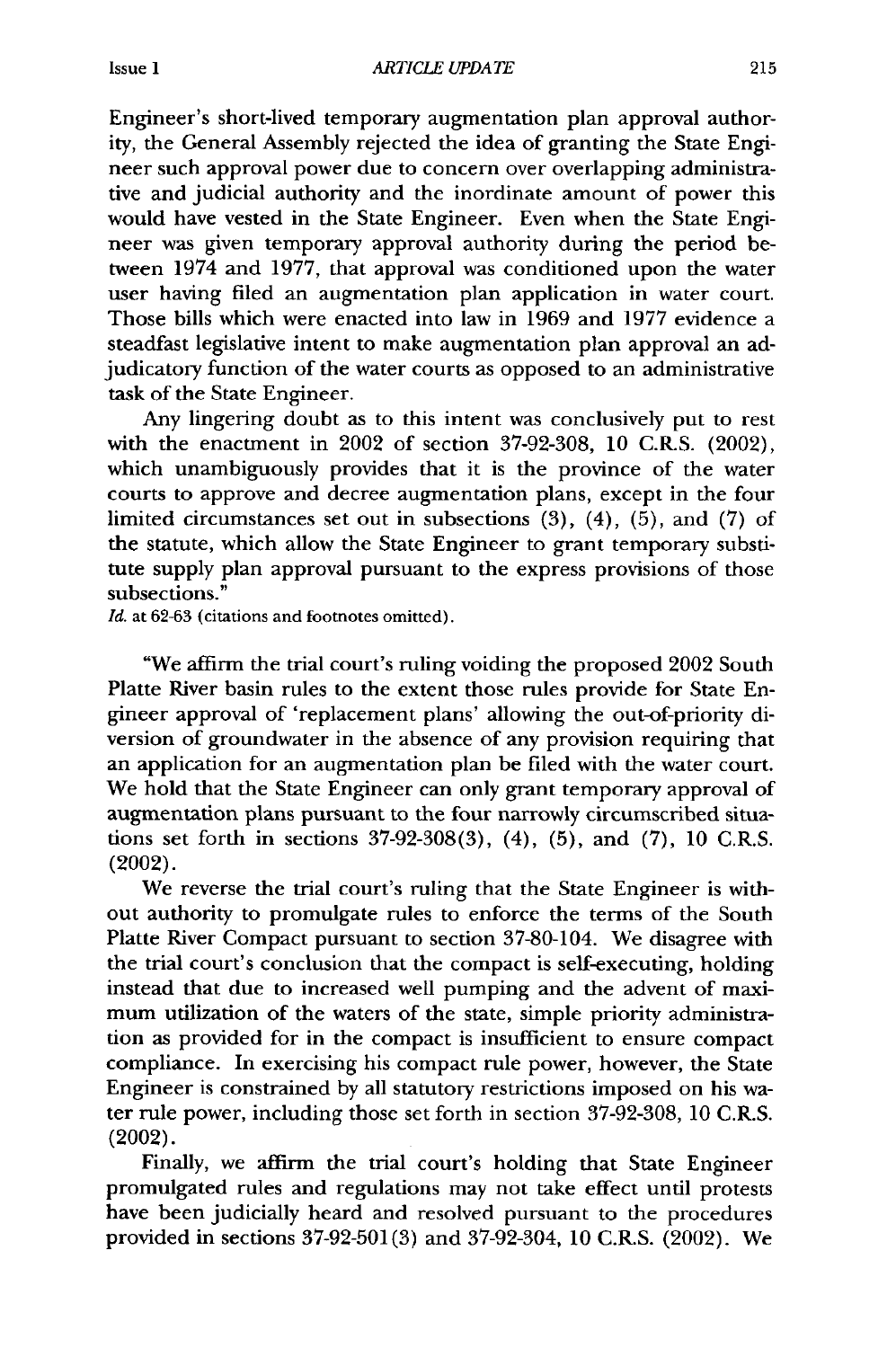therefore remand this case to the trial court for further proceedings consistent with this opinion."

Id. at 72-73 (citations and footnotes omitted).

#### Groundwater Appropriators of South Platte River Basin, Inc. **v.** City of Boulder

"For virtually all of the reasons we gave for interpreting C.R.C.P.  $41(a)(2)$  to authorize an award of attorney fees as a condition of dismissal without prejudice, the rule cannot be understood to authorize attorney fees as a condition of dismissal with prejudice. A dismissal with prejudice does not circumvent the limitations of res judicata or afford any advantage for which attorney fees are the 'quid pro quo.' The plaintiff is barred from future litigation of the same issues to the same extent as would be the case if he had proceeded to adverse judgment. And if a plaintiff were subject to attorney fees despite moving to dismiss with prejudice upon determining that his claim was no longer meritorious, there would be little incentive in moving to dismiss rather than proceeding to some other resolution. Like the corresponding federal rule, C.R.C.P. 41 (a) (2) does not provide a separate basis for imposing attorney fees as a condition of dismissing an action with prejudice."

Groundwater Appropriators of S. Platte River Basin, Inc. v. City of Boulder, 73 P.3d 22, 25-26 (Colo. 2003) (before trial, applicant dismissed two of its claimed storage rights with prejudice and proceeded on the third).

"In conjunction with a cross-motion for summary judgment, the irrigation companies and Boulder challenged the temporary substitute supply plan approved by the state engineer in 1972 and moved to enjoin [Groundwater Appropriators of the South Platte] members from extracting water pursuant to the plan. The water court denied the motion as unrelated to the pending application, noting that the irrigation companies and Boulder could bring a separate action pursuant to C.R.C.P. 65.

The jurisdiction of water judges over all water matters.., extends well beyond the special statutory proceedings for determination of water rights."

*Id.* at 26-27 (citation omitted).

"Because C.R.C.P.  $41(a)(2)$  does not authorize the imposition of attorney fees as terms and conditions for the voluntary dismissal of applications for water rights with prejudice, the Water Court's order for attorney fees is reversed; and because the injunction sought by the irrigation companies and the City of Boulder is outside the statutorily prescribed scope of a proceeding for the determination of water rights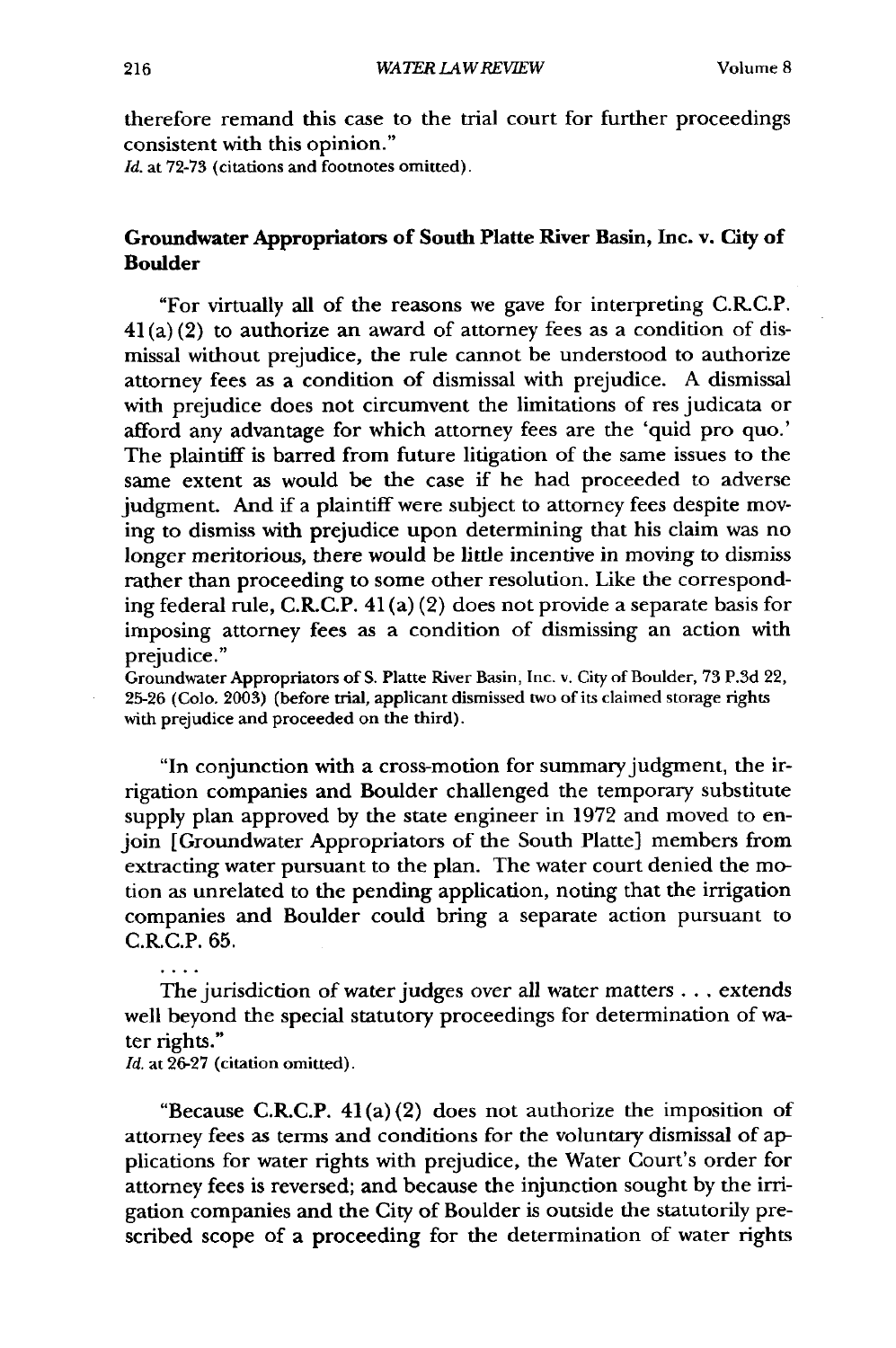and would conflict with the purposes of such a proceeding, the water court's denial of the motion made by the irrigation companies and the City of Boulder is affirmed." Id. at 27-28.

#### Vought **v. Stucker Mesa Domestic Pipeline Co.**

"To decree a conditional water right, the water court must find and conclude that the applicant completed the first step for an appropriation and that the applicant can and will complete the appropriation diligently and within a reasonable time.

... The priority date of the water right is a function of the appropriation date and the adjudication date. The adjudication date is the year in which the application is filed; the appropriation date is the date on which the appropriator completed the first step towards the appropriation.

The first step towards an appropriation is complete when overt **acts** coalesce to openly demonstrate the applicant's intent to appropriate the water for a beneficial use; whether the intent or the acts occurred first makes no difference."

Vought v. Stucker Mesa Domestic Pipeline Co., 76 P.3d 906, 912 (Colo. 2003) (citations omitted).

"The first prong of the first step test requires the intent to appropriate water. Intent to appropriate requires 'a fixed purpose to pursue diligently a certain course of action to take and beneficially use water from a particular source.' The intent must be relatively specific regarding the amount of water to be appropriated, its place of diversion, and its type of beneficial use; but, for the purposes of a conditional water right decree, the applicant need not know the exact amount of water or point of diversion at the time of the first step. The applicant may demonstrate intent by filing the conditional water right application.

The second prong of the first step test requires that the applicant perform an overt act or acts in furtherance of the intent to appropriate water and apply it to a beneficial use. The overt act or acts must fulfill three functions: (1) manifest the necessary intent to appropriate water to beneficial use; (2) demonstrate the taking of a substantial step toward the application of water to beneficial use; and (3) constitute inquiry notice to interested persons of the nature and extent of the proposed demand upon the water supply. The overt acts can be physical acts or other useful acts towards effectuating an appropriation, such as planning the appropriation of water, undertaking studies regarding feasibility of the diversion, expending human or financial capital in activities connected with the appropriation, or applying for required permits.

The first function of the second prong of the first step test, manifesting intent to appropriate water for a beneficial use, is similar to the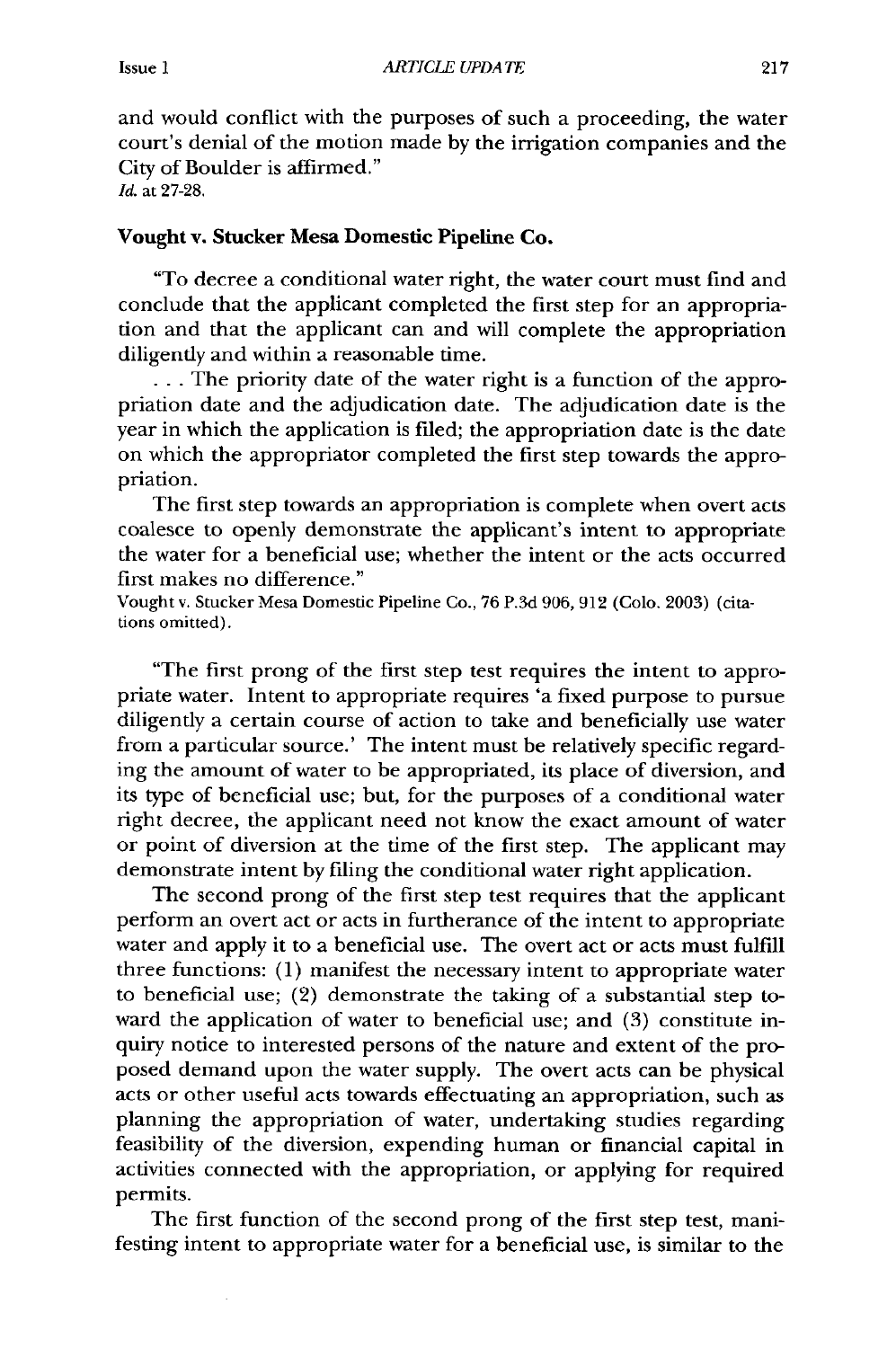first prong (intent). When the applicant proves an overt act demonstrating intent, he or she also proves the first prong of the first step test. Filing an application for a conditional water right can satisfy the intent prong of the first step test and fulfill the first function of the second prong, manifesting the intent to appropriate water.

The second function of the second prong of the first step test, taking a substantial step towards applying the water to a beneficial use, turns on the facts of the case. There is no bright line rule for when an act constitutes a sufficient 'substantial step.' In [City of] Thornton [v. *Bijou Irrigation Co.],* we explained that it is unlikely that the act of filing an application for a conditional water right, without any other actions, will fulfill the second function of the second prong of the first step test. A detailed field survey can constitute a substantial step in some circumstances. However, whether a field survey performs this function is factspecific. In *Bar 70 [Enters., Inc. v. Tosco Corp.],* we held that a field trip by applicants fell short of constituting a substantial step toward appropriation, when the applicants failed to approach the proposed pumping site, failed to survey the points of diversion and storage, and failed to locate monuments or set stakes.

The third function of the second prong of the first step test, giving notice to interested persons of the nature and extent of the proposed demand upon the water supply, is perhaps the most important function. It must place other potential or actual appropriators on inquiry notice regarding the source of the water supply, point of diversion, beneficial use, and amount of diversion.

Inquiry notice requires more than mere notice of an unrefined intent to appropriate, but less than a detailed summary of exact diversion specifications. Filing an application for a conditional water right can provide sufficient notice of the intent to appropriate. A field survey of the proposed appropriation site, without visible staking or posting, does not provide the required notice. Even a field survey, where signs are posted alerting readers of a pending water right application, provides insufficient notice where the signs do not indicate the potential uses or potential quantities of water proposed for diversion.

In addition to satisfying both prongs of the first step test, the applicant must demonstrate that he or she meets the can and will test." *Id.* at 912-913 (citations and footnote omitted).

"We hold that the water court correctly determined that the second visit to the site, when the GPS location was fixed, manifested Stucker Mesa's intent to appropriate the water from the springs for beneficial use and constitutes a substantial step toward appropriation, but the water court incorrectly determined that the visit is sufficient to place other appropriators on inquiry notice of the nature and scope of the appropriation. Stucker Mesa first gave the requisite inquiry notice

 $\mathbf{1}$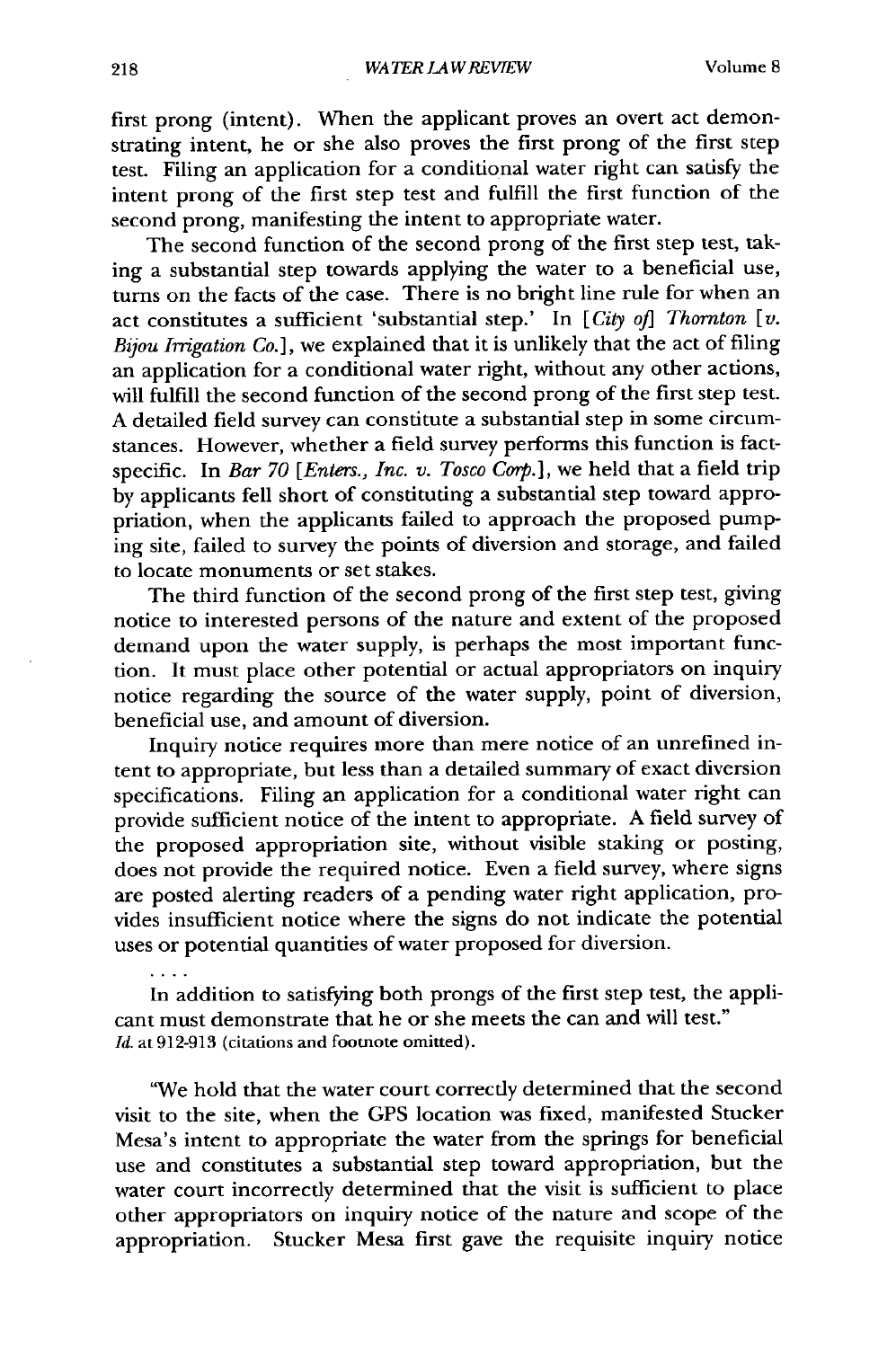when it filed its water court applications. As a matter of law, Stucker Mesa's date of appropriation is October **6,** 2000, the first date on which Stucker Mesa's overt acts coalesced to fulfill the three required functions of the second prong of the first step test." *Id.* at **916-17.**

#### East Twin Lakes Ditches and Water Works, Inc. v. Board of **County** Commissioners of Lake County

"Because intent is a subjective element that is difficult for a complainant to prove **by** direct evidence, Colorado law provides that failure to apply water to a beneficial use for a period of ten years creates a rebuttable presumption of abandonment. The presumption of abandonment shifts the burden of going forward to the water rights owner, but is insufficient in and of itself to prove abandonment. Rather, the element of intent remains the touchstone of the abandonment analysis, and the owner of the water right can rebut the presumption of abandonment **by** introducing evidence sufficient to excuse the non-use or demonstrate an intent not to abandon. Acceptable justifications for an unreasonably long period of non-use are limited, however, and a successful rebuttal requires objective and credible evidence, not merely subjective statements of intent **by** the water rights owner." **E.** Twin Lakes Ditches and Water Works, Inc. v. Bd. of County Comm'rs of Lake County, **76** P.3 **d 918,** 921-22 (Colo. **2003)** (citations omitted).

"Because resolution of an abandonment case is largely based upon the weighing of evidence and assessing the credibility of witnesses, this court has consistently held that the water court's resolution of an abandonment case will not be disturbed on appeal unless the evidence contained in the record is 'wholly insufficient to support the decision.' It is therefore incumbent upon this court to search the record for any evidence in support of the decision, and if successful, to uphold the decision even if, had this court been the trier of fact, it might have held differently."

*Id.* at 922 (citations omitted).

#### Colorado Ground Water Commission v. North Kiowa-Bijou Groundwater Management District

"First, we hold that House Bill **98-1151** does not violate Article XVI, sections **5** and **6** of the Colorado Constitution because the doctrine of prior appropriation does not apply to the allocation and administration of designated ground water located within the Denver Basin Aquifers. As is the case with nondesignated, nontributary water, the General Assembly exercises plenary authority over Denver Basin bedrock aquifer ground water. Hence, the legislative provision in question, which concerns the allocation and administration of designated Den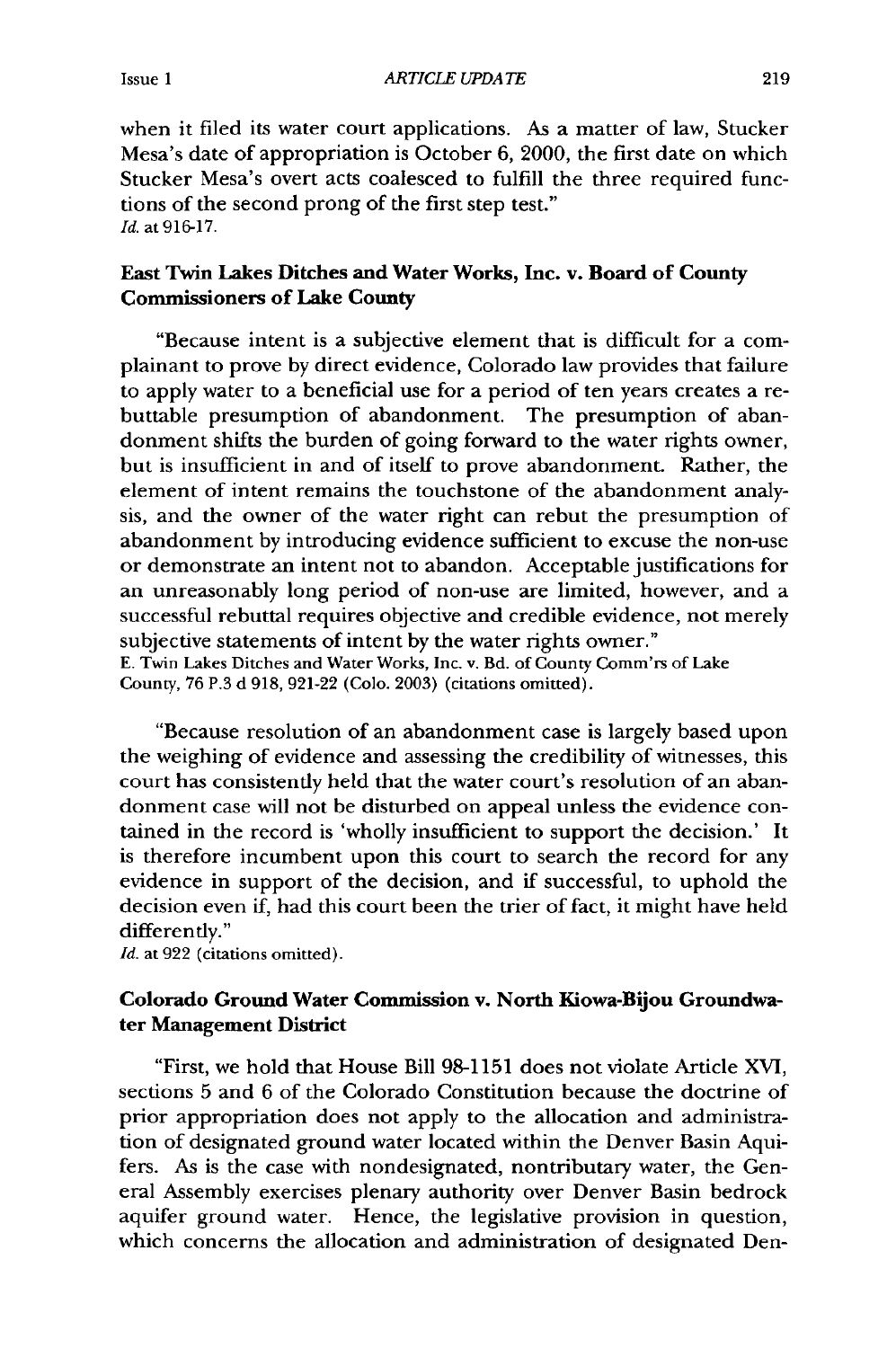ver Basin ground water, is constitutional and we affirm the trial court on this issue.

Second, we reverse the ground water judge's construction of subsection (7). We hold that  $\frac{8}{3}$  37-90-107(7) vests the Commission with the authority to determine a use right for the withdrawal of Denver Basin designated ground water by overlying landowners, or those acting with landowner consent, whose land lies within the boundaries of a designated ground water basin that is located in the Denver Basin. The Commission determines the applicant's use right. A use right is a specific entitlement to a quantity of Denver Basin ground water underneath the applicant's land which constitutes a final determination of the water right. The Commission retains authority, however, to adjust this amount to conform to the actual aquifer characteristics encountered upon drilling the well or test holes. The Commission's determination of this use right constitutes a final determination of the right, and the landowner need not drill a well to obtain this determination. The owner of land that both overlies the Denver Basin Aquifers and is located within a designated ground water basin possesses a statutorily-created, inchoate right to apply to the Groundwater Commission for the right to use the waters of the aquifers underneath his land by virtue of land ownership.

Third, we affirm the ground water judge and hold that the Ground Water Management Districts possess no statutory authority to determine an applicant's water use right under § 37-90-107(7). The District's regulatory authority begins once a permit has been issued. Hence, an applicant seeking the Commission's determination of its use right need not initially submit its application to the Water District for approval.

Fourth, because all water within this state, surface or ground water, is a public resource and no person owns the public's water, we reverse the ground water judge and hold that the anti-speculation doctrine applies to the Commission's determination of the applicant's right to use these waters. The applicant must establish a threshold showing that either there is a beneficial, non-speculative use that will not create unreasonable waste for the water on the applicant's land, or that the applicant has a contract with a private or public entity for the water's beneficial use if the use will occur on land other than the applicant's.

Lastly, we remand this case to the ground water judge with directions to reinstate his finding from his initial orders that the Bradburys' applications were not speculative and satisfied the anti-speculation doctrine. We then direct him to return the case to the Commission for further proceedings consistent with this opinion."

Colo. Ground Water Comm'n v. N. Kiowa-Bijou Groundwater Mgmt Dist., 77 P.3d 62, 66-67 (Colo. 2003).

"Whether portions of the Denver Basin aquifers lie underneath designated ground water basin areas, subject to Commission jurisdic-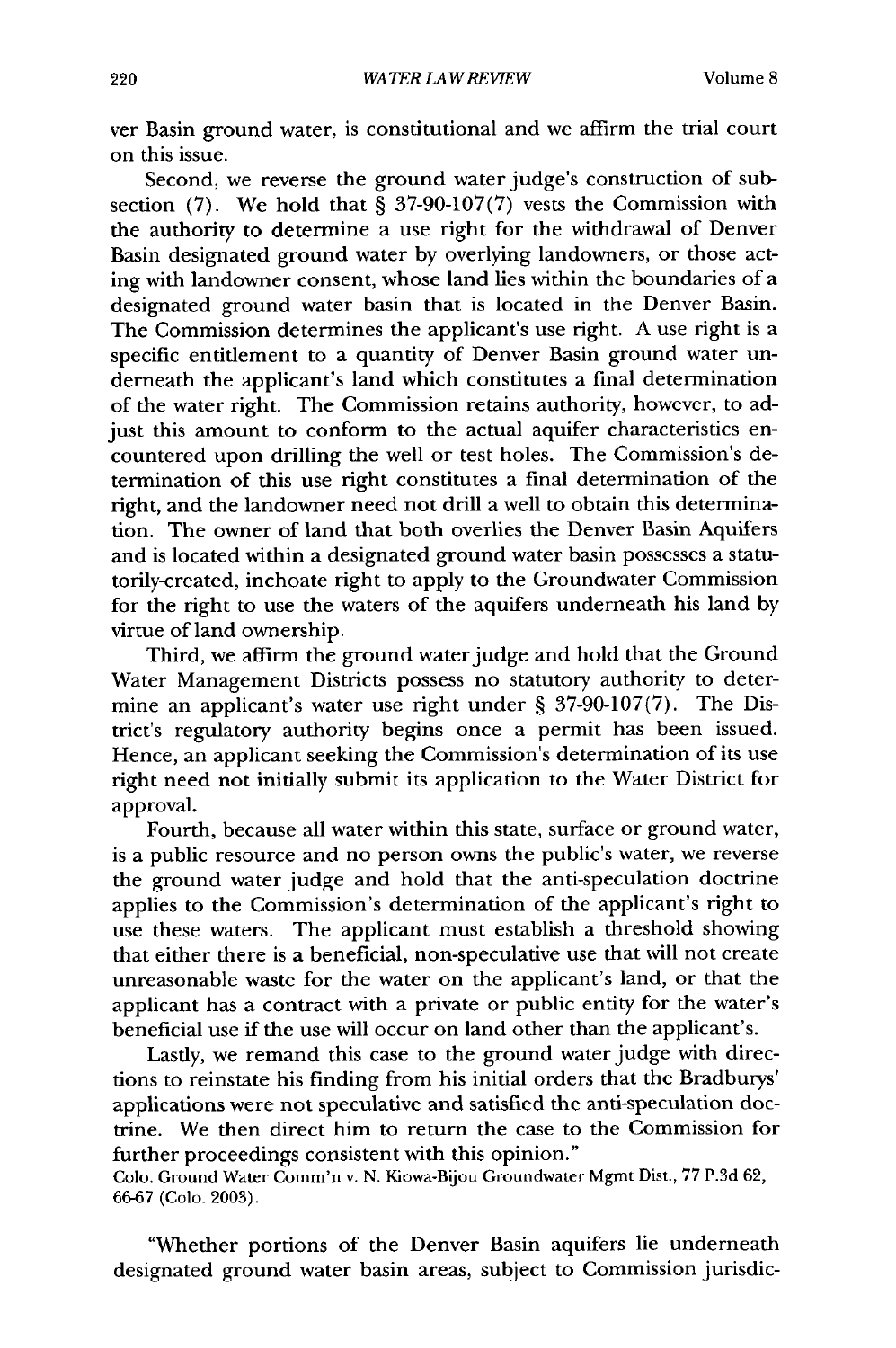tion, or nondesignated areas, subject to either the jurisdiction of the state engineer or the water court, the allocation of Denver Basin ground water is subject to the same standard: withdrawals are based upon an aquifer life expectancy of one hundred years and the quantity of water available for withdrawal shall be that quantity of water underlying the land owned by the applicant or someone acting with her consent."

*Id.* at 74 (citations omitted).

"The plain wording of House Bill 98-1151 thus provided the Commission with new authority to determine the use right of Denver Basin designated ground water in the same manner that a water court would for nondesignated Denver Basin ground water. In addition, House Bill 98-1151 eliminated the two step Commission permit process, and the landowner need not construct a well to determine her use right. As such, this legislation corrected the inconsistent treatment that existed between future well users in designated and nondesignated areas of the Denver Basin."

*Id.* at 77 (footnote omitted).

"All water within Colorado is a public resource, and no person owns the public's water. Rather, persons may obtain rights of use under applicable provisions of law. The administration of a water use right, as we have seen, depends upon the statutory allocation of the category of waters to which the right attaches. Even though Denver Basin ground water is allocated and managed differently from tributary surface waters, the CGMA mirrors the anti-speculation, beneficial use, and non-waste precepts of Colorado water law." *Id.* at 78 (citations omitted).

**"[1]t** would be logically inconsistent to apply this conservation doctrine to waters that are seasonably replenishable but not to waters that are finite and exhaustible....

This conservation doctrine should apply when the Commission fixes or quantifies the landowner's water use right. In other words, the anti-speculation doctrine applies when the Commission makes the final determination of the amount of ground water allocated to the use right, acting pursuant to the provisions of subsection (7). § 37-90-  $107(7)(c)$  (III)  $\ldots$ 

Thus, when the Commission determines a water use right to designated ground water in the Denver Basin under § 37-90-107(7), an applicant must establish a threshold showing that there exists a beneficial, non-speculative use for the amount of allocated designated Denver Basin ground water that will not create unreasonable waste. If the use will occur on land other than the applicant's, then the applicant must establish that the applicant has a contract or agency relationship with another entity for the water"s beneficial use."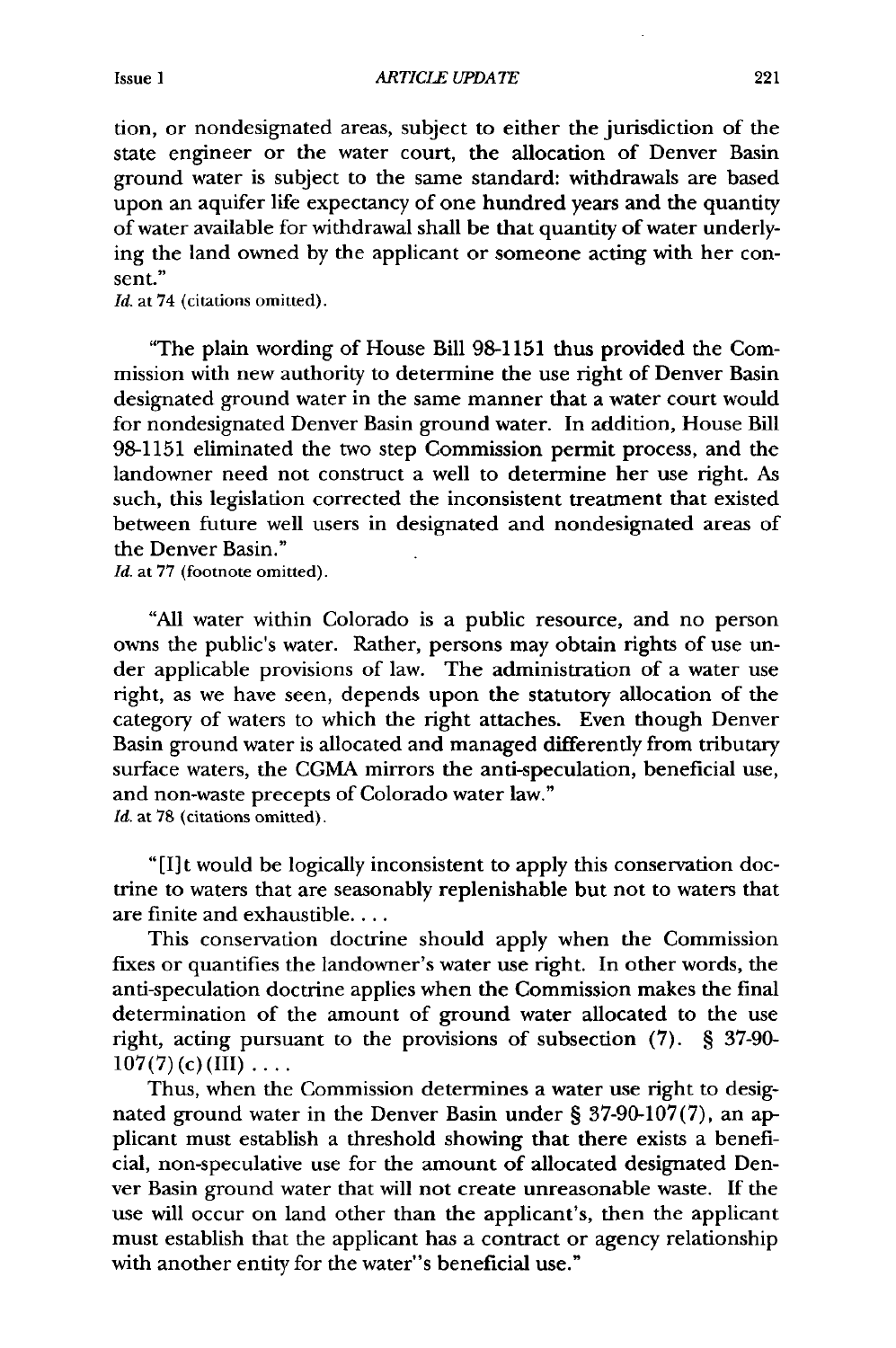*Id.* at **80** (citation omitted).

#### **Moyer** v. Empire **Lodge Homeowners' Ass'n**

"As this court has previously recognized, the Uniform Local Rules For All State Water Court Divisions indicate their intent that the Colorado Rules of Civil Procedure, 'including the state-wide practice standards set out in C.R.C.P. 121,' apply to water court practice and procedure, 'except as expressly provided in these rules.' C.R.C.P. 121, § 1- 22, requires a party claiming costs to file a Bill of Costs within 15 days of judgment or 'such greater time as the court may allow.' Although the water court did not specify an alternate deadline in its original Order and Judgment, in response to the Moyers' first request for extension of time, it expressly ordered that they be granted to and including April 28, 2000, within which to file."

Moyer v. Empire Lodge Homeowners' Ass'n, 78 P.3d 313, 314-15 (Colo. 2003) (citations omitted).

"When the Moyers finally filed their Bill of Costs, Empire Lodge objected, and the water court denied the Bill of Costs as untimely. Treating Empire's failure to object to the April **25,** 2000 motion for enlargement as a confession of the additional time it requested, the water court found that the Bill of Costs was nevertheless filed 20 months outside the time requested **by** the Moyers and acquiesced in **by** Empire....

Because the Bill of Costs was not filed within the time ordered by the water court and the water court did not abuse its discretion in failing to permit a 20-month late filing, the order of the water court is affirmed.'

*Id.* at 315-16.

#### City of Golden **v.** Simpson

"The City of Golden, the petitioner, makes two arguments. First, it claims that the water court was incorrect when it employed the plain language of the 1966 change decree to hold that Golden did not have a valid right to 3.42 cfs of Priority No. 5 water when two conditions were met: over 3.5 cfs of water was flowing at the Oulette Ditch headgate, and FHL had a call on Clear Creek. Second, Golden argues that the water court erred when it dismissed Golden's complaint for injunctive relief without a separate hearing on the matter.

We reject both arguments. Although the City of Golden offers several creative interpretations of the 1966 change decree, we agree with the water judge that the terms are clear: Golden does not have the right to divert water from Clear Creek when the two conditions are satisfied, and in this case they were. Because the decree is clear on its face, no extrinsic evidence is admissible to alter its plain meaning." City of Golden v. Simpson, 83 P.3d **87,** 91-92 (Colo. 2004).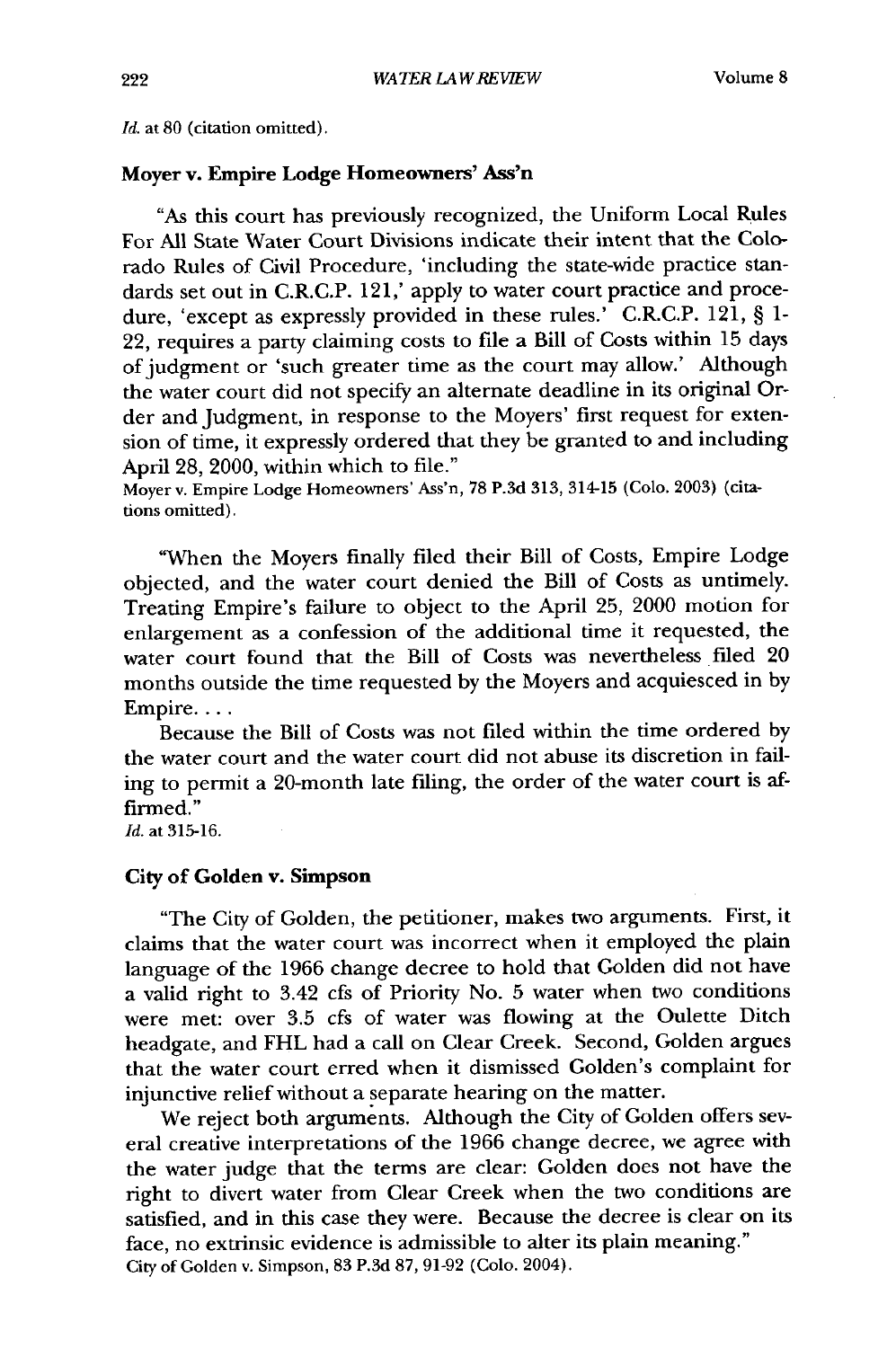"Once a change is adjudicated, courts consider the matter fully litigated, and will not reopen a final case in order to alter or add to the terms of the decree. A change decree includes a specified period of retained jurisdiction to address injurious effects that may result from placing the change of water right into operation.

Courts interpret a stipulated change decree as they would interpret a contract. A court's primary goal is to implement the intent of the parties as expressed in the language of the decree. To ascertain this intent, the courts turn to the plain and ordinary meaning of its terms. If the terms are clear, a court will neither look outside the four corners of the instrument, nor admit extrinsic evidence to aid in interpretation. Disagreement between the parties involved does not necessarily indicate that the documents are ambiguous. Instead, the court must adopt the plain and generally accepted meaning of the words employed. If the contract involved is a stipulation, such as this change decree, any party that participated in the original stipulation is proscribed from introducing legal contentions contrary to the plain meaning of the decree. This approach lends consistency and stability to Colorado water law and decrees."

*Id.* at 92-93 (citations omitted).

"IT]he drought of 2002 was remarkably severe, and the lack of enforcement of the decree's conditions in the past cannot be dispositive of the 2002 situation.

**...** Golden's various interpretations of the 1966 change decree and attempts to introduce extrinsic evidence are ineffective because the decree is plain on its face. The water judge was correct in deciding that the decree requires Golden to cease and desist diverting water under its Priority No. 5 rights at the Church Ditch whenever: (1) FHL makes a call at the FHL Canal headgate, and (2) the total flow at the Oulette Ditch headgate is greater than 3.5 cfs. This interpretation satisfies the intent of the parties to prevent the change decree from injuring users of Clear Creek water." *Id.* at 96.

"When water rights are in dispute, and one party is not receiving its entitled allotment, time is of the essence. That is why section 37-92-503 requires the water court to expedite a 503 hearing and decide the case at the conclusion of the hearing. This case offers similar concerns. FHL was not receiving the water to which it was entitled. Golden continued diverting water despite FHL's call and the state's cease-anddesist order. When the court decided, as a matter of law, that Golden was not entitled to the 3.42 cfs of water that it continued to divert, the court properly dismissed Golden's case and upheld the cease-anddesist order." *Id.* at **98.**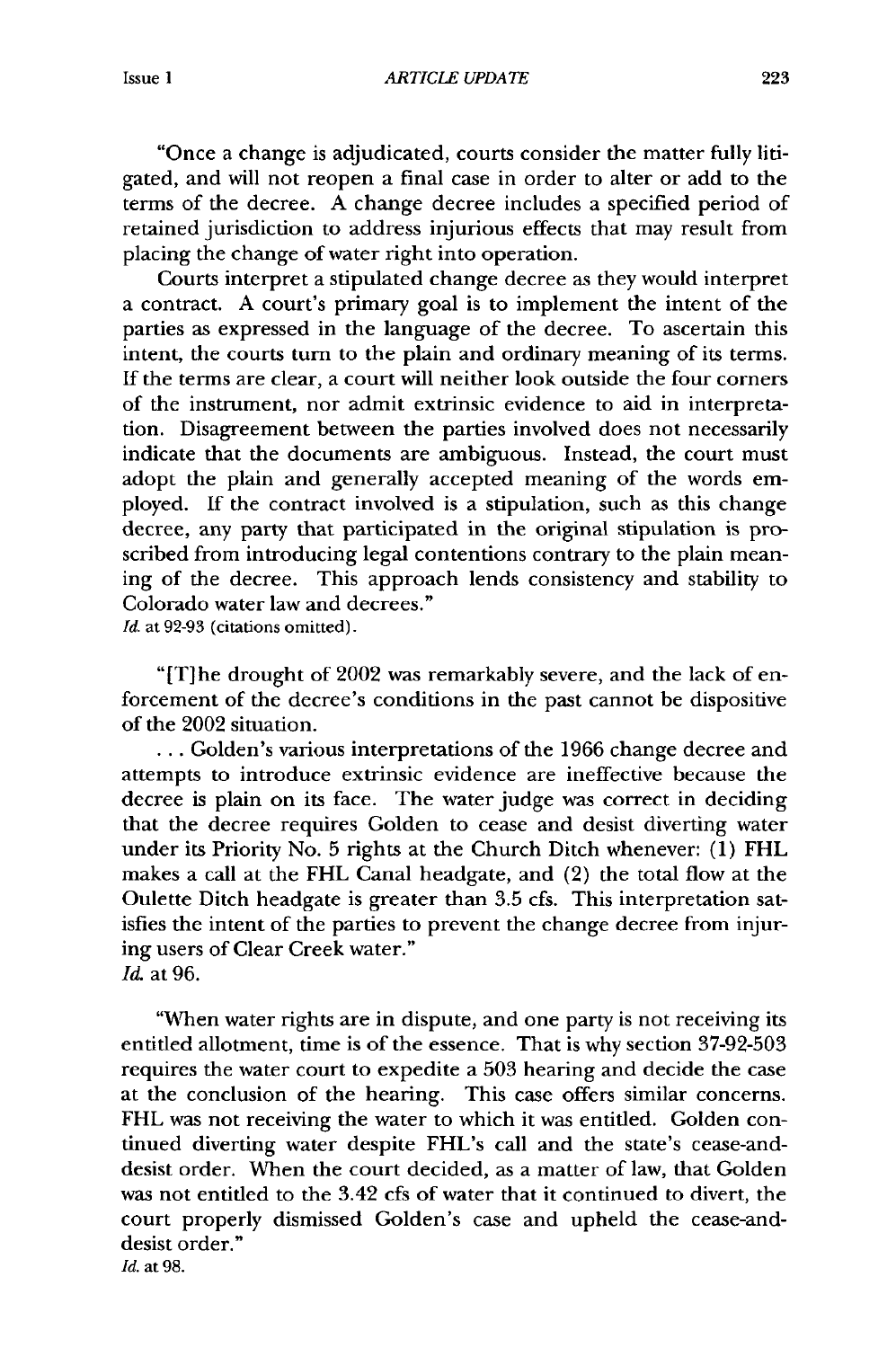#### Hammel v. Simpson

"Abandonment need not be proved directly; the water court may infer the intent to abandon from the facts of the case. Here, the trial court found that no beneficial use of water from the decreed well was made from at least 1974 to 1998.

 $\ldots$  .

Because our review of the record does not disclose any evidence rebutting the presumption of abandonment, we affirm the water court's order."

Hammel v. Simpson, 83 P.3d 1122 (Colo. 2004).

#### **Trail's End Ranch v. Colorado Division of Water Resources**

"Although one of the incidents of a water right is the right to change the point of diversion (to the extent that it neither enlarges the right nor injuriously affects other users), such a change constitutes a change of the water right itself. It must therefore be applied for and adjudicated in substantially the same manner as the initial determination of the water right."

Trail's End Ranch v. Colo. Div. of Water Res., 91 P.3d 1058, 1061 (Colo. 2004) (citations omitted).

"In light of the stipulation of facts and the arguments advanced throughout by Trail's End, there can be no dispute that it proposed to divert water from Spruce Creek at its decreed points of diversion and, before applying that water to a beneficial use or placing it into a decreed place of storage, return it by ditches to Spruce Creek, for subsequent removal further downstream. The proposal would not add to the creek any water that was not already there and would clearly have no effect on the natural course of the creek. The water subject to downstream removal would therefore continue to flow along the existing course of Spruce Creek at the undecreed points proposed for its removal, whether or not it were briefly detoured at an upstream location by Trail's End. Under these circumstances, the proposed downstream takings constitute diversions within the contemplation of the statute and cannot benefit from the priorities of existing water rights without a change of those rights." *Id at* 1062.

"Far from a mere formality, the adjudication of changes to the point of diversion of an existing water right provides an important protection for potentially affected decreed water rights holders. Even when it seems clear that no other rights could be affected solely by a particular change in the location of diversion, it is essential that the change also not enlarge an existing right. Because an absolute decree is itself not an adjudication of actual historic use but is implicitly further limited to actual historic use, in order to insure that a change of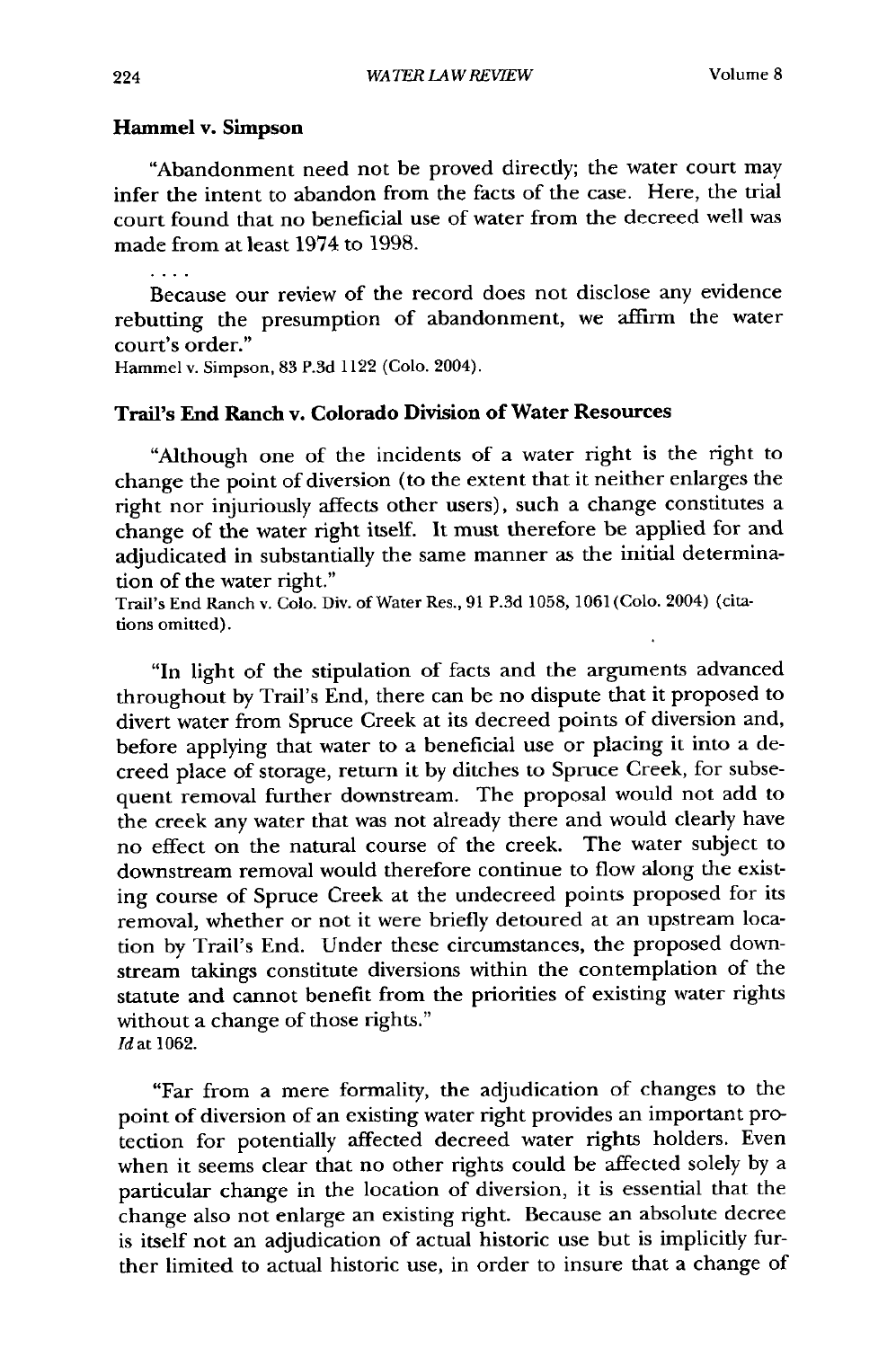water right does not enlarge an existing appropriation, its 'historic beneficial consumptive use,' must be quantified and established before a change can be approved. There is no apparent purpose, other than circumventing the statutory requirement to adjudicate a change **of** water right, to be served **by** Trail's End's proposed rerouting operations, and none has been offered **by** Trail's End."

*Id.* at **1063** (citations omitted).

#### **City** of Black Hawk v. City of Central

"Unlike West **Elk** and FWS, this case does not involve a final denial of access to state or federal property. Here, even though Black Hawk's claim for a conditional water right in Chase Gulch Reservoir had been filed a decade before, Central City waited until nine days before trial to pass a nonbinding resolution stating that it would not enter into agreements with third parties seeking to use its property interests to construct water projects. The resolution was general in nature and referred to neither Black Hawk nor Chase Gulch Reservoir. The mayor of Central City admitted that the resolution may not bind future city councils. In light of this testimony, the water court found that Black Hawk satisfied the access to property element of the can and will test.

After reviewing the evidence presented at trial, we hold that the water court did not err in finding that Black Hawk adequately satisfied the access to property requirement of the can and will statute. The court's finding was not 'so clearly erroneous as to find no support in the record.' We base this holding on the fact that lack of current access to property is not typically dispositive of whether the can and will test is satisfied, and on the water court's finding that Black Hawk had satisfied all of the other requirements of the can and will statute. In addition, our holding relies upon a recognition that the can and will statute should not be rigidly applied in cases not involving speculation and that the existence of contingencies in a water application does not prevent the can and will test from being satisfied."

City of Black Hawk v. City of Central, **97 P.3d 951, 958** (Colo. 2004) (citations omitted).

"According to our precedent, neither the applicable notice provisions nor the can and will statute itself requires an application for a conditional water decree to contain the level of detail necessary for the water project to be carried out immediately upon the granting of such a decree. For example, an applicant proposing to build a water project often waits to proceed with the detailed testing, design, and permitting necessary to determine the precise location and configuration of water structures until receiving a conditional decree. Similarly, when an applicant proposes to build or construct a reservoir, parties that object to the proposal at the conditional decree stage often agree to drop their objections or participate in the project at a later stage. Recognizing